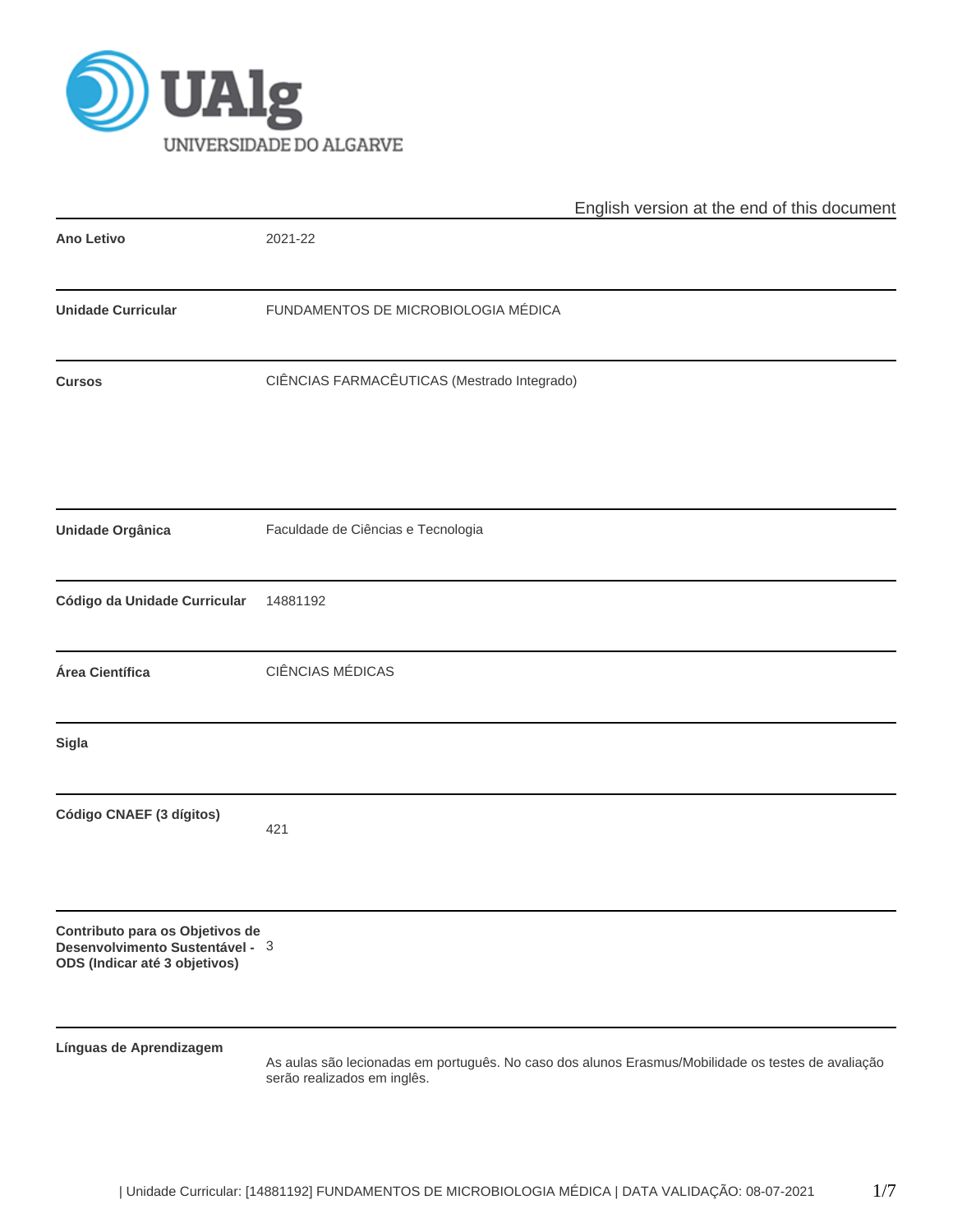

## **Modalidade de ensino**

Teóricas - videoconferência

Teórico-Práticas - videoconferência

Práticas - presencial

O material de apoio fica disponível na tutoria.

**Docente Responsável Maria Leonor Faleiro** 

| <b>DOCENTE</b>                                   | <b>TIPO DE AULA</b> | <b>TURMAS</b>         | <b>TOTAL HORAS DE CONTACTO (*)</b> |
|--------------------------------------------------|---------------------|-----------------------|------------------------------------|
| Maria Leonor Faleiro                             | PL: S: T: TP        | T1; TP1; PL1; PL2; S1 | 10T: 3TP: 40PL: 3S                 |
| <sup>1</sup> Joana Vanessa Cordeiro Melro Mourão |                     |                       | 101                                |

\* Para turmas lecionadas conjuntamente, apenas é contabilizada a carga horária de uma delas.

| <b>ANO</b> | <b>PERIODO DE FUNCIONAMENTO*</b> | <b>HORAS DE CONTACTO</b> | <b>HORAS TOTAIS DE TRABALHO</b> | <b>ECTS</b> |
|------------|----------------------------------|--------------------------|---------------------------------|-------------|
|            | ا ب                              | 20T; 3TP; 20PL; 3S       | 156                             |             |

\* A-Anual;S-Semestral;Q-Quadrimestral;T-Trimestral

### **Precedências**

Sem precedências

# **Conhecimentos Prévios recomendados**

É esperado que os alunos tenham obtido aprovação nas disciplinas de Biologia Celular e Bioquímica.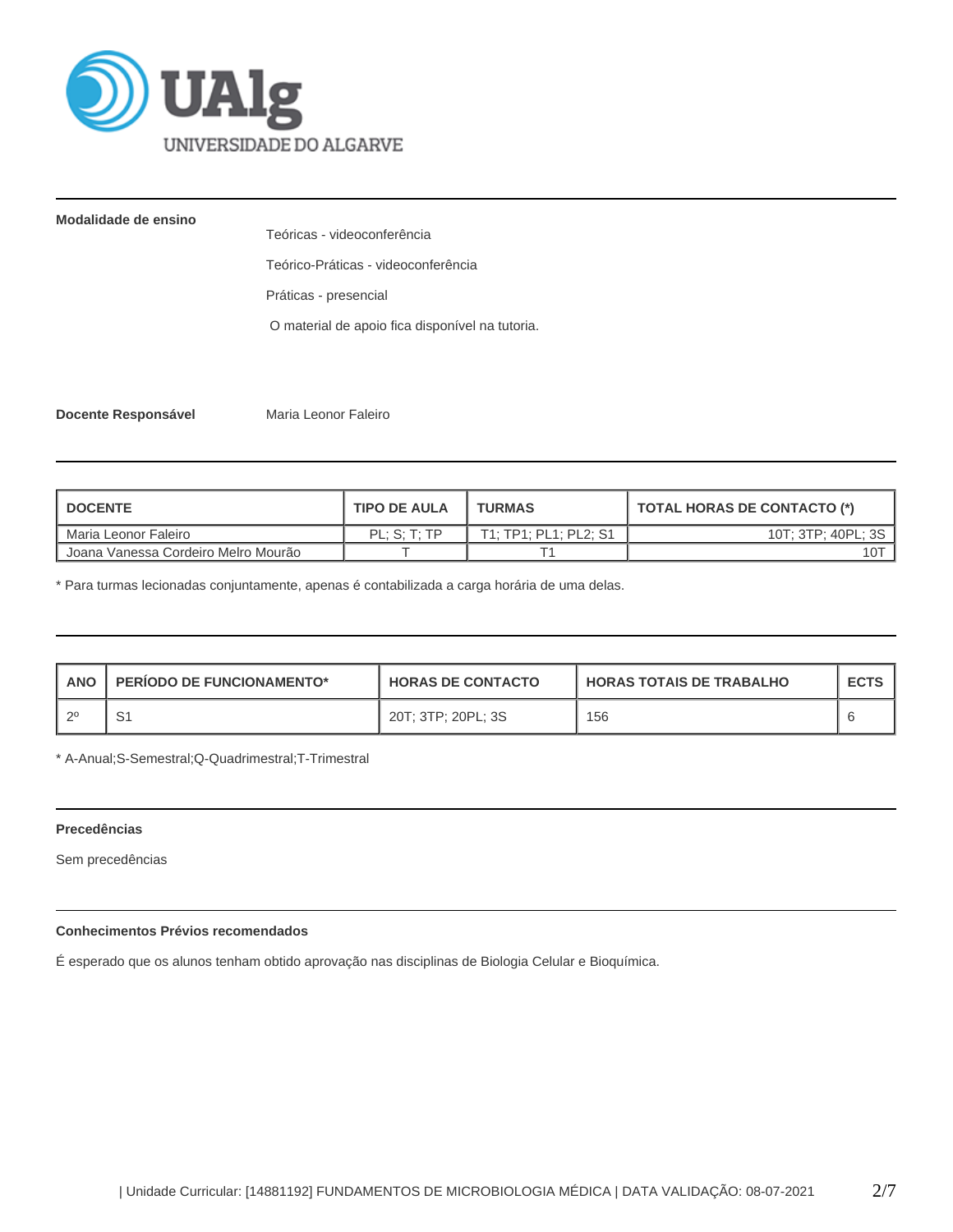

### **Objetivos de aprendizagem (conhecimentos, aptidões e competências)**

Os alunos com aprovação nesta unidade curricular deverão ser capazes de:

- reconhecer a diversidade (morfológica, ultraestrutural, metabólica, genética e taxonómica) dos microrganismos;
- reconhecer doenças infeciosas como desequilíbrios na microbiota do corpo humano;
- identificar e utilizar técnicas de deteção, análise do crescimento microbiano e o seu controlo;
- conhecer mecanismos envolvidos na infeção humana por vírus, bactérias, fungos e eucariotas unicelulares, bem como os principais tipos de infeções a eles associados.

### **Conteúdos programáticos**

1. Descobertas históricas no desenvolvimento da Microbiologia. A ação dos microrganismos nas atividades humanas. A importância e os desafios da Microbiologia Médica.

- 2. Classificação, ultraestruturas e função em bactérias, arqueas, eucariotas e vírus.
- 3. Taxonomia microbiana. Caracterização dos grupos microbianos.
- 4. Metabolismo e biossíntese.
- 5. Nutrição e crescimento de microrganismos.
- 6. Controlo de microrganismos. Os diversos mecanismos de resistência.
- 7. A microbiota comensal e patogénica. O processo de patogénese. Imunidade.
- 8. Fontes de microrganismos patogénicos. As células sésseis no ambiente de cuidados de saúde.
- 9. Diagnóstico laboratorial em Microbiologia Médica.
- 10. Bacterioterapia.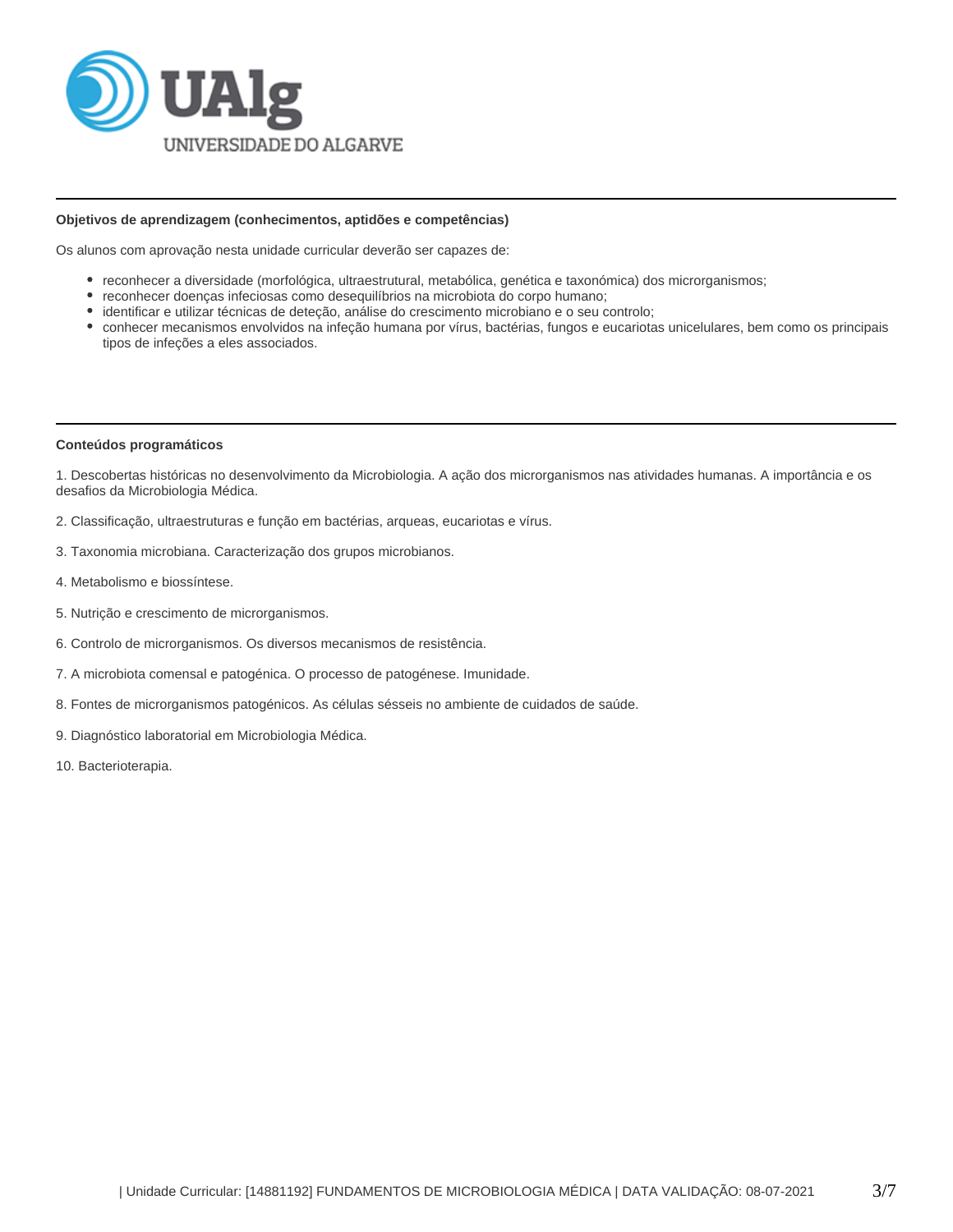

### **Metodologias de ensino (avaliação incluída)**

A metodologia de ensino inclui:

1. Aulas teóricas expositivas, com disponibilização do material na tutoria.

2. Aulas teórico-práticas de preparação das práticas laboratoriais e de resolução de problemas sobre crescimento microbiano.

3. Aulas práticas laboratoriais, com utilização da técnica assética na manipulação de culturas e nos diversos procedimentos microbiológicos. Os protocolos permitem a consolidação dos conceitos.

Os alunos são avaliados através de:

Duas frequências e/ou exame valorizados em 70% e apresentação de um seminário, a cuja avaliação correspondem os restantes 30%.

Só são admitidos a exame, ou à dispensa dele, os alunos que frequentarem com aproveitamento pelo menos 75% das aulas práticas e apresentarem o seminário.

Os alunos dispensam de exame se obtiverem média igual ou superior a 10 valores nas frequências, desde que nenhuma delas tenha classificação inferior a 8 valores e tenham apresentado o seminário com aprovação.

### **Bibliografia principal**

1. Madigan, M.T., Martinko, J.M. Parker, J., 2018. Biology of Microorganisms, 15th Ed., Prentice Hall International Inc. ISBN-13: 9780134261928

2. Black, J.G., Black, L.J. 2015. Microbiology, Principles and Explorations. 9 th Ed., Wiley

3. Cappuccino, J.G., Welsh, C.T., 2019 Microbiology: A Laboratory Manual, 12th edition Pearson. ISBN-13: 9780135174647

4. Ferreira, W.F.C., Sousa, J.C.F., Lima, N. (Coord) (2010). Microbiologia. Lidel. Edições Técnicas. Lisboa.

5. Waites, M. J. Morgan, N. L., Rockey, J. S., Higton, A. G. (2001)- Industrial Microbiology: An Introduction. Oxford: Blackwell Science.

Os estudantes são motivados a consultar diferentes referências bibliográficas no âmbito da Microbiologia Médica disponíveis na b-on.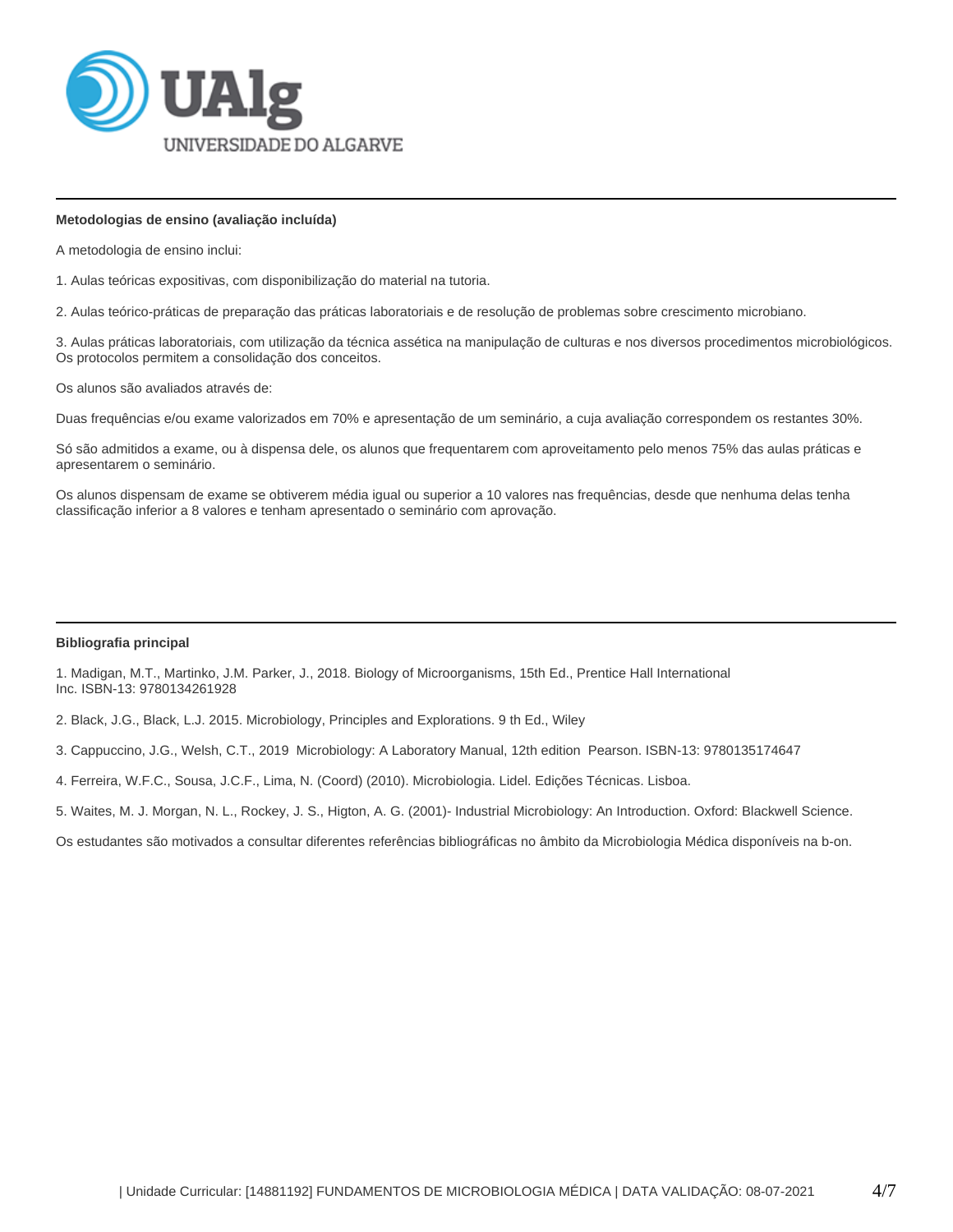

| <b>Academic Year</b>                                                                                   | 2021-22                                                                                                                                  |
|--------------------------------------------------------------------------------------------------------|------------------------------------------------------------------------------------------------------------------------------------------|
| <b>Course unit</b>                                                                                     | FUNDAMENTALS OF MEDICAL MICROBIOLOGY                                                                                                     |
| <b>Courses</b>                                                                                         | PHARMACEUTICAL SCIENCES (Integrated Master's)                                                                                            |
| <b>Faculty / School</b>                                                                                | FACULTY OF SCIENCES AND TECHNOLOGY                                                                                                       |
| <b>Main Scientific Area</b>                                                                            |                                                                                                                                          |
| Acronym                                                                                                |                                                                                                                                          |
| <b>CNAEF code (3 digits)</b>                                                                           | 421                                                                                                                                      |
| <b>Contribution to Sustainable</b><br><b>Development Goals - SGD</b><br>(Designate up to 3 objectives) | 3                                                                                                                                        |
| Language of instruction                                                                                | The classes are lectured in Portuguese. In the case of Erasmus / Mobility students the assessment tests<br>will be conducted in English. |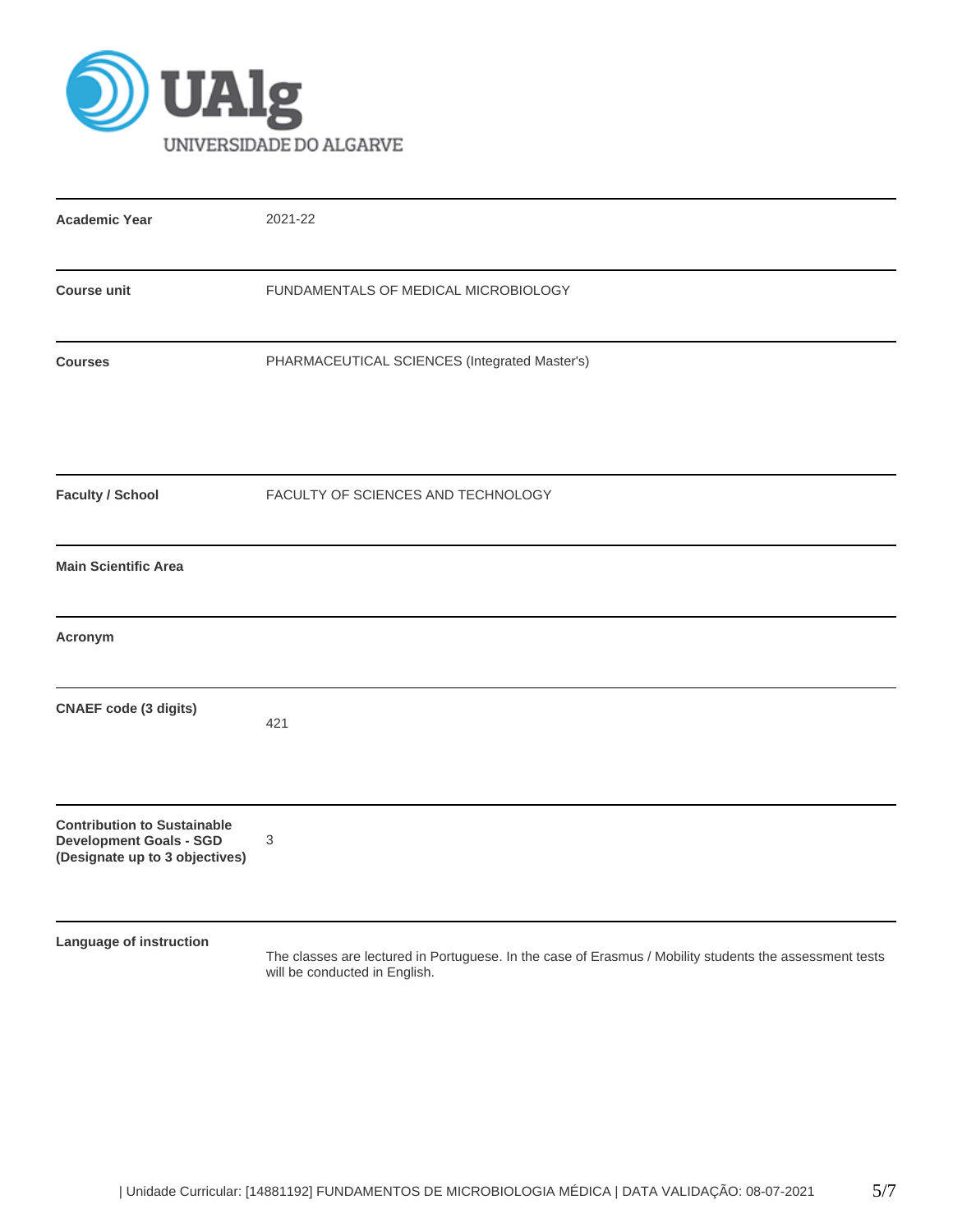

### **Teaching/Learning modality**

Face to face learning

Theoretical and laboratory teaching. The seminars will allow the student to develop oral and written communication skills. Support material is available in tutorial

**Coordinating teacher** Maria Leonor Faleiro

| Teaching staff                      | Type         | <b>Classes</b>        | Hours (*)          |
|-------------------------------------|--------------|-----------------------|--------------------|
| Maria Leonor Faleiro                | PL: S: T: TP | T1; TP1; PL1; PL2; S1 | 10T; 3TP; 40PL; 3S |
| Joana Vanessa Cordeiro Melro Mourão |              |                       | 10 <sub>T</sub>    |

\* For classes taught jointly, it is only accounted the workload of one.

| Cont<br>hours |               | <b>TD</b> | DI             | <b>Trea</b> |    |   | --  |    | otal |
|---------------|---------------|-----------|----------------|-------------|----|---|-----|----|------|
|               | $\mathcal{D}$ | 113       | $\overline{ }$ | Ш           | Ш3 | Ш | IІC | '' | ວເ   |

T - Theoretical; TP - Theoretical and practical ; PL - Practical and laboratorial; TC - Field Work; S - Seminar; E - Training; OT - Tutorial; O - Other

### **Pre-requisites**

no pre-requisites

### **Prior knowledge and skills**

It is expected that the students have obtained approval in the subjects of Cell Biology and Biochemistry.

### **The students intended learning outcomes (knowledge, skills and competences)**

At the end of the semester students should be able to:

- identify the morphological, ultrastructural, metabolic, genetic and taxonomic diversity of microbes;
- understand human body infections as human microbiota unbalances;
- $\bullet$  identify and use microbial detection and control techniques;
- know and understand mechanisms involved in human infection with viruses, bacteria, fungi, and unicellular eukaryotes, as well as the main types of associated infectious diseases.